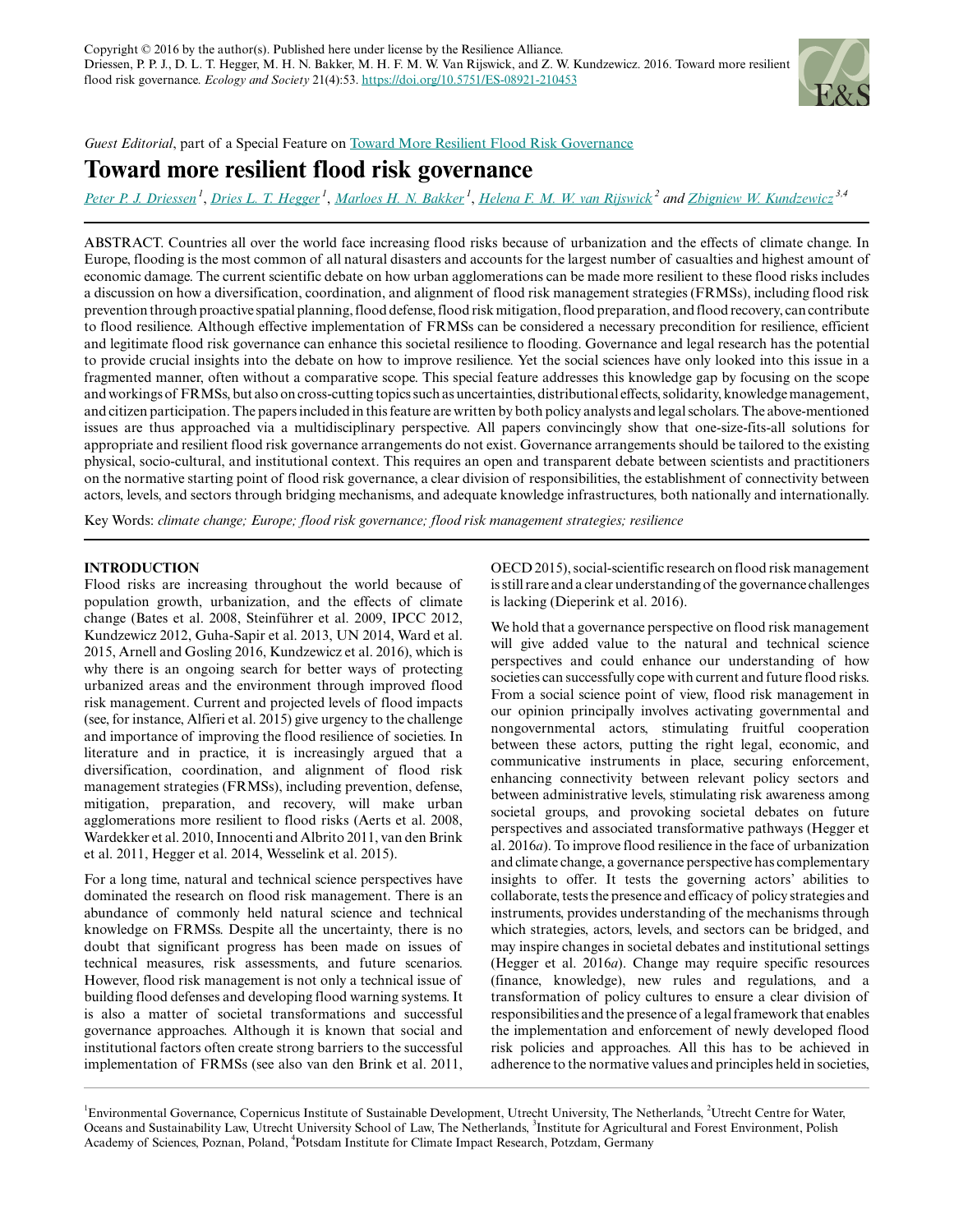which should include effectiveness, legitimacy, social equity, transparency, accountability, and efficiency (Alexander et al. 2016).

### **AIM AND SCOPE OF THE SPECIAL FEATURE**

This special feature aims to address the above-mentioned issues (see also the key concepts used in this special feature presented in Fig. 1) and focuses on flood risk governance practices and insights in a selection of European countries: England, Belgium, France, Germany, The Netherlands, Poland, and Sweden. European countries face increasing flood risks because of urbanization, with associated population and economic growth, and the effects of climate change, with the observed and expected increase of the frequency and intensity of heavy precipitation (Barredo 2007, Steinführer et al. 2009, Kundzewicz 2012, Guha-Sapir et al. 2013, Kundzewicz et al. 2013, Hegger et al. 2014). Multilayered FRMSs are advocated that take into account the probability of flooding as well as its potential consequences, i.e., exposure and vulnerability (Klijn et al. 2008). A prominent policy initiative is the EU Floods Directive (FD, Directive 2007/60/EC), which stresses the importance of FRMSs such as prevention, mitigation, and preparedness. The Floods Directive allows member states a large range of policy discretion to choose those FRMSs that best suit their country. This approach respects the differences in member states and will lead to the development of different approaches in Europe. In addition, various countries have also started to take into account response and recovery strategies (Kellens et al. 2013, Dieperink et al. 2016). As stated before, an assumption in many recent scientific and policy debates is that urban agglomerations vulnerable to flooding will be more resilient if multiple FRMSs are applied simultaneously and are aligned (Aerts et al. 2008, Wardekker et al. 2010, van den Brink et al. 2011, Hegger et al. 2014).

**Fig. 1**. Tag cloud based on the 15 titles and abstracts in this special feature (the figure gives more prominence to words that appear more often in the abstracts).

adaptive analysis approach arrangements belgium capacity **change** climate compensation **countries** defense different effects emergency england europe european<br>evaluation events existing  $\operatorname{flood}$  focus framework france frm **GOVETNANCE** impact implementation increase institutional integrated legal management measures mitigation netherlands paper poland policy prevention resilience risk societal solidarity **Strategies** study sweden system towards water

This special feature aims to contribute to insights into which governance arrangements may facilitate the implementation of a diversified, resilient set of FRMSs. Governance arrangements can be defined as "the institutional constellations resulting from an interplay between the actors and actor coalitions involved in all policy domains relevant for flood risk management; their dominant discourses; formal and informal rules of the game; and the power and resource base of the actors involved" (Hegger et al. 2013:5, 2014:4131). Associated topics that will be addressed in this special feature are the role of the EU Floods Directive in the implementation of a diversified set of FRMSs; coping with complexity and uncertainties; distributional effects of flood risk management strategies; the role of the solidarity principle in flood risk governance; new knowledge requirements resulting from implementing a diversified set of strategies; and citizens' involvement in flood risk management.

Through its focus on "more resilient flood risk governance," the special feature engages with two prominent academic debates that fit the aim and scope of *Ecology and Society*. First, this special feature contributes to the debates on (governance of) the resilience of social-ecological systems that is being advanced in the journal (e.g., Walker et al. 2004, Lebel et al. 2006, Folke et al. 2010). With the special feature we intend to contribute to this literature by operationalizing the concept of resilience and applying it in a detailed way to the empirical field of flood risk governance. Second, the special feature contributes to the literature on flood risk governance by providing a combined social scientific and legal analysis, taking into account various flood risk management strategies. Both contributions can be made because the analyses in the included papers are embedded in the relevant bodies of literature and draw on a large empirical basis.

# **FLOOD RISK MANAGEMENT STRATEGIES**

Because the main focus of this special feature lies on the diversification of FRMSs, we will briefly touch upon the concepts of both diversification and strategies. When considering FRMSs, there is a range of categorizations evident in the current literature. The vast literature on the need to manage the resilience of socialecological systems has paid much attention to flood risk management (FRM) and its strategies (Aerts et al. 2008, Klijn et al. 2008, Wardekker et al. 2010, Kellens et al. 2013). Five basic types of strategies can be identified (Fig. 2): flood risk prevention (through proactive spatial planning), flood defense, flood risk mitigation, flood preparation, and flood recovery (Hegger et al. 2014). In literature and in practice, it is increasingly argued that a diversification, coordination, and alignment of these FRMSs will make urban agglomerations more resilient to flood risks, e.g., by focusing on both probability and consequence-reducing approaches, by tailoring these approaches to the magnitude of the risk and to the types of flooding, e.g., pluvial, fluvial, coastal, or flash floods (Aerts et al. 2008, Wardekker et al. 2010, Innocenti and Albrito 2011, van den Brink et al. 2011, Hegger et al. 2014, Mees et al. 2014). Diversification would lead to more redundancy and choice options, flexibility, and adaptability of flood risk management.

In this special feature we will cluster the five strategies by the three main occasions, before a flood, during a flood, and after a flood:

#### *Before a flood event*

**.** Flood risk prevention aims to decrease the consequences of flooding by decreasing the exposure of people and property via measures that prohibit or discourage development in areas at risk of flooding, e.g., spatial planning, reallotment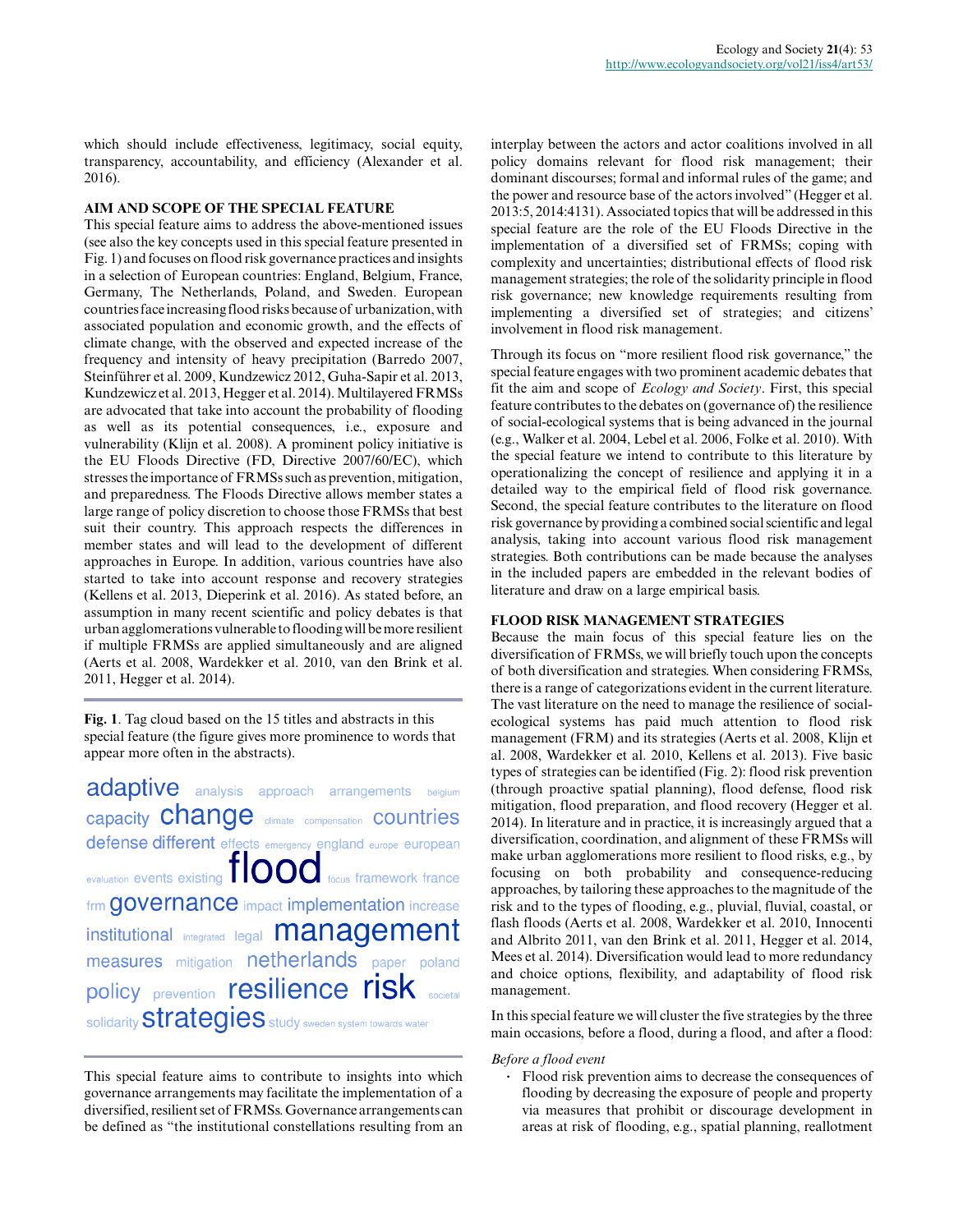**Fig. 2**. Five types of flood risk management strategies (adopted from Hegger et al. 2014 with visualizations taken from Raadgever et al. 2016 and reprinted with permission).



policy, expropriation policy. The main focus of this strategy is "keeping people away from water" by building only outside flood-prone areas.

- **.** Flood defense measures aim to decrease the probability of flooding. This is accomplished using infrastructural flood defenses, such as dikes and weirs; by increasing the capacity of existing channels; by increasing space for water and by creating space for upstream water retention. In other words, "keeping water away from people."
- **.** Flood risk mitigation focuses on decreasing the magnitude or consequences of flooding through measures inside the vulnerable area. The magnitude of flooding can be decreased by retaining or storing water in or under the floodprone area, e.g., rain water retention. The consequences can be reduced by flood zoning or (regulations for) flood-proof building.

#### *During a flood event*

**.** Flood preparation and response measures include developing flood warning systems, preparing disaster management and evacuation plans, and managing a flood when it occurs.

# *After a flood event*

**.** Flood recovery includes reconstruction and rebuilding plans as well as public compensation or private insurance systems.

# **COUNTRIES**

The articles included in this special feature focus on seven European countries, or comparisons of several of these: Belgium, England, France, Germany, the Netherlands, Poland, and Sweden. These countries are all part of the European Union and as such implement the EU Floods Directive (FD, 2007/60EC). However, they differ tremendously from one another in terms of physical conditions, actual flood experience, their departure point in terms of the FRMSs and flood risk governance arrangements that are in place, and their administrative and legal context, amongst other things (Hegger et al. 2016*a*). The countries are furthermore diverse in terms of the general direction of attempts to expand the application of FRMSs, and the significance of flooding in terms of casualties or economic losses, their dominant administrative structure and culture. By comparing such diverse countries, detailed insights into the potential links of FRMSs and the degree of flood resilience can be made.

Floods in countries included in this special feature are caused by various mechanisms. Since 1950, pluvial and fluvial floods have occurred in all seven countries (Belgium, England, France, Germany, The Netherlands, Poland, Sweden). Flash floods have occurred in England, France, Germany, and Poland, while snowmelt floods have happened in Sweden, Poland, and Germany. Coastal floods have occurred in the Netherlands, England, Belgium, Germany, and Poland. There have been many floods in the seven countries studied between 2002 and 2013, some of which were very destructive. The highest flood damage, on a pan-European scale, occurred in 2002, and included Germany and France. In both England and Germany, the total flood damage in 2002-2013 exceeded 20 billion Euro, while in Poland, the flood of 2010 alone caused damages in the order of 1% of GDP. The number of flood-related fatalities in 2002-2013 exceeds 150 in France, 50 in England, and 20 in each of Poland and Germany. In England, there have been multiple large floods since 2000, such as events in October 2000, summer 2007, and winters 2013/2014 and 2015/2016. There have been major floods in Central Europe in July 1997, spring and summer of 2010 (both floods damaged parts of Poland and Germany), and June 2013 (Germany; Barredo 2007, Kundzewicz 2012, Kundzewicz et al. 2013, Alfieri et al. 2015, Kundzewicz et al. 2016). The most recent large floods occurred in Germany, France, and Belgium in June 2016.

# **OVERVIEW OF THE CONTENT OF THIS SPECIAL FEATURE**

The 15 papers composing this special feature can be grouped under four subthemes: (a) the EU Floods Directive, (b) FRMSs, (c) cross-cutting issues, and (d) resilient flood risk governance.

## **EU Floods Directive**

The simultaneous implementation of several FRMSs is often considered to contribute to increasing societal resilience to flooding. The European Floods Directive (2007/60/EC; FD) has stimulated the implementation of a diversified set of FRMSs in European countries. The FD provides procedural rules with which EU member states have to comply such as the designation of areas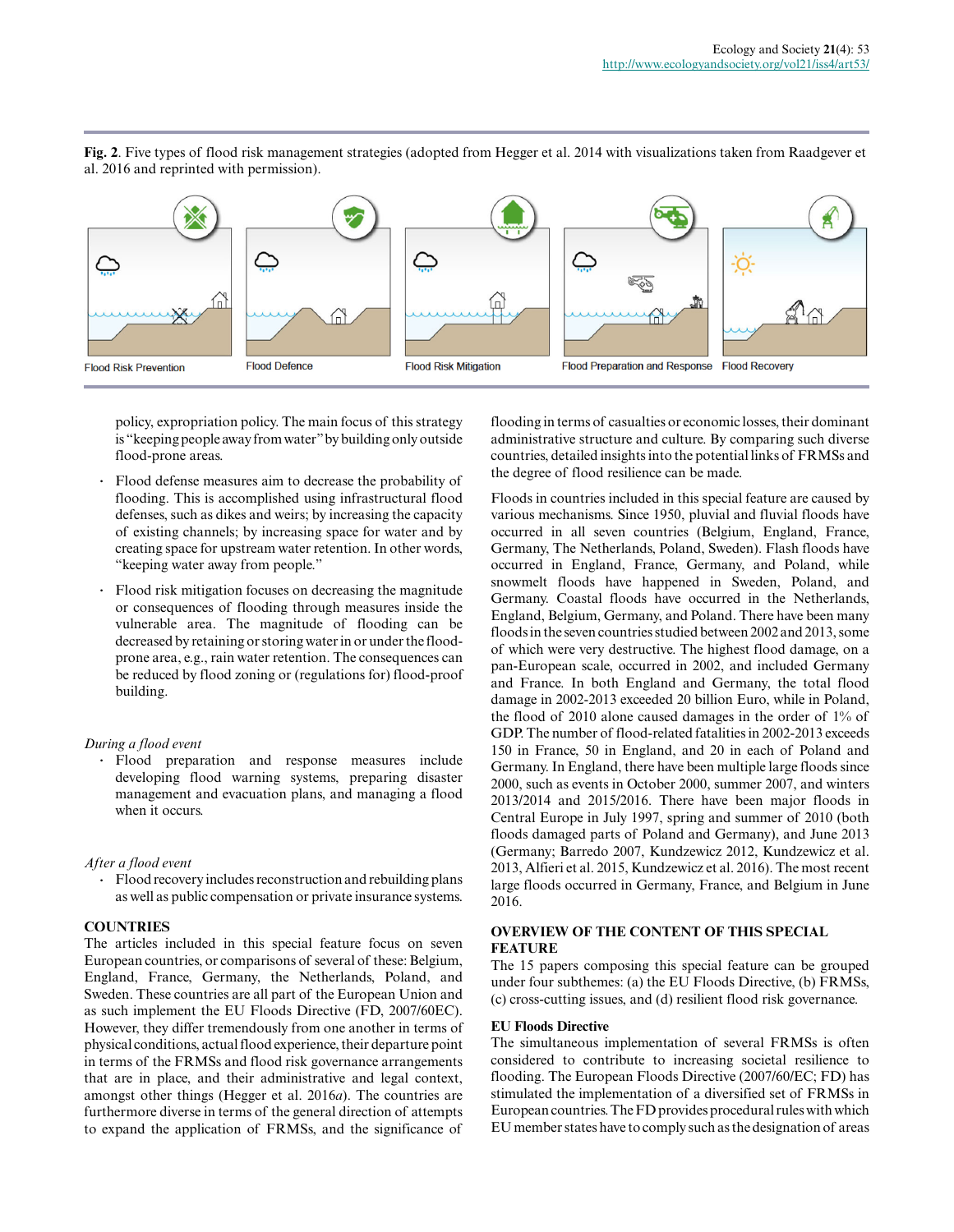of potential significant flood risk (first completed in 2011), the production of flood hazard and flood risk maps (first completed in 2013), and the production of flood risk management plans (FRMPs, first completed in 2015). The paper by Priest et al. (2016) provides an analysis of the implementation of this Directive in six European countries. The authors conclude, amongst other things, that the FD has induced a diversification in all six investigated countries, but to a different extent. On opposite sides of the spectrum is Poland on the one hand, in which the Directive has had a stronger impact in the creation of legal instruments for FRM and has led to a diversification of strategies, and England and the Netherlands on the other hand, where the impact has been minimal because of a solid package of pre-existing FRM legal instruments and measures and a goodness-of-fit with the requirements of the FD. In Sweden, Belgium, and France it has stimulated greater interest and induced further diversification. The authors recommend focusing the FD more on transboundary river management by requiring more stringent cooperation between competent authorities in International River Basin Districts. Furthermore, they recommend more substantial provisions that can make the FD more enforceable and effective. After all, the protection of citizens against floods and a decrease of casualties and damage is ultimately the main raison d'être of this Directive.

### **Flood risk management strategies**

In the paper by Gralepois et al. (2016) the flood defense strategies in six European countries (Belgium, England, France, the Netherlands, Poland, and Sweden) are analyzed. Although they do not find radical changes in either of the countries, they do find that the defense strategy in all countries has created more room for local, private, and individual responsibilities. In all countries except Sweden, defense remains the primary method of protection, leading the authors to conclude that flood defense has remained a cornerstone of European flood risk management.

The paper by Kaufmann et al. (2016) describes the way discourses around floods are framed in the Netherlands and Poland through media outlets, and what this tells us about corresponding policy change in the future. Their analysis, based on a conceptual framework linking events to both an (agency-focused) framing perspective and a more (structure-based) institutional perspective, shows, among other things, that floods have different societal impacts, that they can increase the actors' receptiveness for different frames, possibly leading to different institutional effects, and can facilitate a shift toward different forms of resilience.

The paper by Gilissen et al. 2016*a* is a cross-country comparative study on flood emergency management strategies. The authors apply a comprehensive evaluation framework to discover whether anything can be said about the conditions for the success of socalled effective emergency management in England, France, the Netherlands, Poland, and Sweden. Although they find similar strengths and weaknesses in these strategies, they also find surprising differences. The authors describe a number of potentially shared constraints to increasing the effectiveness of emergency management strategies.

Thieken et al. (2016) studied the German flood risk management system to see what changes have been made since the destructive flood of 2002. The authors propose an enhanced flood risk management cycle, identify four levels in the German system that need improvements, while at the same time pointing to areas such as transboundary and cross-sectoral cooperation that still need further investigation.

Fournier et al. (2016) dive into the issue of the governance of flood risk mitigation in six European countries (Belgium, England, France, the Netherlands, Poland, and Sweden) to see if mitigation can be considered as adaptive governance, and if so, to what extent. The authors use five criteria to look at mitigation from an adaptive point of view. They conclude that the flood mitigation strategy provides various opportunities for actors to further pursue forms of adaptive governance. However, the extent to which the mitigation strategy is capable of doing so varies across countries, and its role in stimulating adaptive governance was found to be strongest in Belgium and England.

### **Cross-cutting issues**

In practice, flood risk managers are confronted with important challenges when implementing a combination of flood risk management strategies. For instance, how do they cope with complexity and uncertainties, distributional effects, the solidarity principle, new requirements of knowledge management, and the participation of citizens in decision-making procedures? These issues are discussed in separate papers in this special feature.

Goytia et al. (2016) analyze the extent to which regulatory frameworks for flood defense infrastructure in a selection of European countries allow for actors to handle change and uncertainty associated with flood risks, while simultaneously upholding legal principles such as the rule of law. The authors conclude that legal rules are most open to complexity and uncertainty when infrastructures do not yet exist. After the infrastructure is built, the focus on legal rules turns to the safety of the structure and existing property rights, and it becomes increasingly difficult to balance this with other desirable outcomes.

Measures carried out for strategies such as flood prevention and flood defense to avoid damage caused by floods can cause harm such as the devaluation of property or loss of income. The paper by van Doorn-Hoekveld et al. (2016) discusses this issue and analyzes the extent to which several European countries cope with these distributional effects. This issue has hardly been discussed in literature so far, in contrast to the attention paid to the compensation for harm after a flood has occurred. The paper provides an overview of different compensation regimes, followed by an explanation of differences, focusing on factors such as property rights and legal principles underlying the regimes. The paper concludes that the legitimacy of preflood measures will be increased when based on an elaborated and fair compensation regime that includes all interests.

Compensation is also a key topic of the paper by Suykens et al. (2016). This paper provides a comparative legal analysis of the financial compensation mechanisms following floods, be it through insurance, public funds, or a combination of both. The comparative analysis in four European countries (Belgium, France, The Netherlands, and England) focuses especially on the link between the recovery strategy on the one hand and prevention and mitigation strategies on the other. According to the authors there seems to be great potential within the recovery strategy for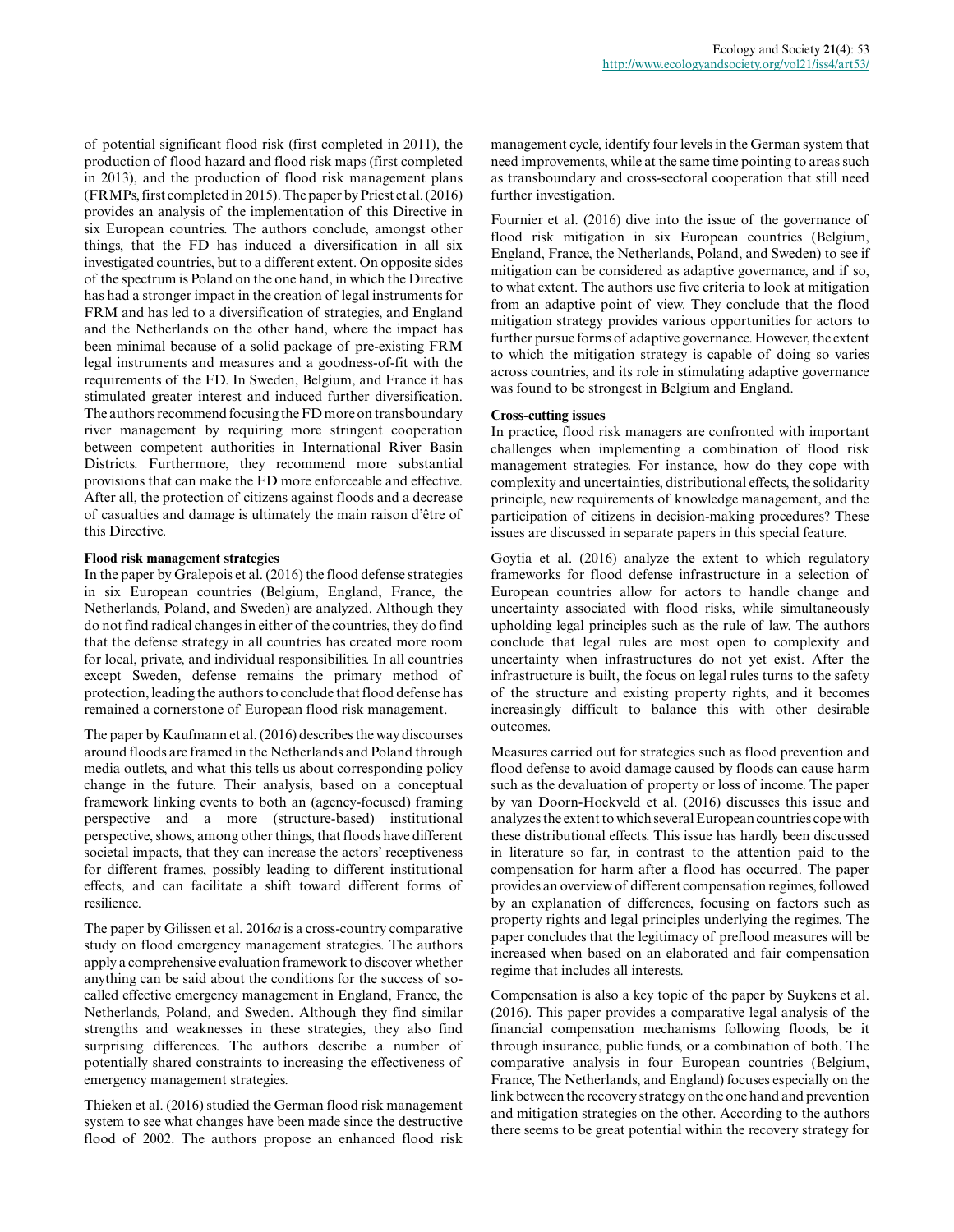promoting preventive action, for example, in terms of discouraging citizens from living in high-risk areas, or encouraging the uptake of mitigation measures such as adaptive building. However, this large potential is yet to be realized, in part because of insufficient consideration and promotion of these connections within existing legal frameworks.

Solidarity is another principle that can play a key role in the legitimacy of flood risk management measures. Flood risk measures are mostly taken for the common interest and can be interpreted as an act of solidarity, i.e., that there is no equivalence between what one contributes and what one gets in return. And as the strongest shoulders bear the heaviest duties, it reduces the gap between the fortunate and the unfortunate. However, solidarity in flood risk governance is also often contested, when there is no agreement about the fairness of the contributions and returns. The paper by Keessen et al. (2016) investigates the role the solidarity principle plays in strategies for adaptation in a broad range of issues in the nexus of climate adaptation and water governance in the Netherlands. The authors conclude that the solidarity principle has quite a firm position in Dutch water management despite some controversies. The paper contributes to the debate on water governance and climate adaptation by presenting different forms of solidarity and by emphasizing the normative underpinnings of this principle. According to the authors, these normative issues need to be broadly discussed in society to enhance the legitimacy of policies that are fully or partly based on the solidarity principle.

The paper by Bergsma (2016) investigates the role of knowledge in the transition toward a more integrated (and diversified) flood risk management. A basic assumption in this paper is that this transition requires "new" knowledge. For instance, in the Netherlands the knowledge structure was for a long time mainly based on engineering expertise because of the emphasis on flood defenses. With the development of more integrated management approaches new knowledge requirements also emerged, but these were insufficiently recognized. The paper highlights the importance of incorporating multiple sources of knowledge to support the diversification of risk management strategies, which also means including other experts in the policy processes.

Across Europe, citizens are increasingly expected to participate in the implementation of flood risk management strategies, by engaging in activities to enhance preparedness and implementing property-level measures. In the paper by Mees et al. (2016) this is labeled as "coproduction." The paper focuses on the extent to which coproduction is evident in five European countries. Coproduction seems to be most prominent in discourse and practice in England and is emergent in France and Flanders (Belgium). By contrast, in the Netherlands and Poland it remains almost exclusively reliant on governmental protection measures and is thereby consultation based. Analysis revealed how these actions are motivated by different underlying rationales, which in turn shape the type of approaches and the degree of institutionalization of coproduction.

#### **Resilient flood risk management**

The paper by Gersonius et al. (2016) addresses the debate as to how transformations from resistance-based to resilience-based approaches can be achieved by studying the implementation of various measures that aim to enhance the flood resilience of the Dutch "Island of Dordrecht." The case illustrates that a multilayered, i.e., diversified, approach is more effective and efficient than its resistant, i.e., flood defense dominated, counterpart and provides substantial cobenefits, but that it is incompatible with the existing institutional framework, a challenge that will also be present in other countries with an established institutional framework for resistance-based approaches. The authors recommend searching for ways to reinterpret existing frameworks and applying them differently by setting up pilots and experiments to foster social learning.

Van Buuren et al. (2016) analyze the absence of wider institutional change toward resilience-based (as opposed to resistance-based) approaches in The Netherlands, despite the fact that the so-called multilayered safety approach was formally included in the Dutch Delta Program in 2009, and despite forceful triggers such as climate change and economic developments. The authors conclude that mechanisms of path dependency such as the existing power asymmetries between competing coalitions and the intricate complexity of flood policies are even stronger in The Netherlands than in other countries because of the country's reliance on and the relative success of the flood defense strategy. Nevertheless, the authors have identified a gradual change process in which ideas about resilience are slowly gaining more impact.

The paper by Hegger et al. (2016*b*) assesses the now prominent assumption that a diversification of flood risk management strategies leads to resilience. They propose that to assess flood management portfolios, the resilience concept should be operationalized into three capacities: capacity to resist, capacity to absorb and recover, and capacity to adapt and transform, and compare six countries' achievements in terms of these capacities. The authors have found that having a diverse portfolio of strategies in place contributes to resilience, especially in terms of the capacity to absorb/recover and the capacity to adapt and transform. However, the authors also nuance this thesis in that they see different ways to be resilient. They furthermore highlight the importance of explicating the normative starting points of flood risk governance in a country, taking into account the unavoidable trade-offs between the three capacities and assessing strategies' fit with existing physical circumstances and institutional frameworks.

#### **OUTLOOK, CONCLUSIONS, AND RECOMMENDATIONS**

As the papers in this special feature convincingly show, there are no one-size-fits-all solutions for the reduction of flood risks. Besides physical and geographical factors, historical flood risk management, societal and cultural norms, administrative and legal frameworks are all important factors that influence flood risk management and governance (Fournier et al. 2016, Gersonius et al. 2016, Gilissen et al. 2016*a*, Gralepois et al. 2016, Hegger et al. 2016*b*, Kaufmann et al. 2016, Suykens et al. 2016, Thieken et al. 2016, van Buuren et al. 2016, van Doorn-Hoekveld et al. 2016). Contextual, historical, and contemporary flood risk debates all have implications for how policies and legal frameworks should be shaped (Hegger et al. 2016*a*). Nevertheless, these papers provide some interesting, novel, and general insights and lessons on flood risk management and flood risk governance.

**1.** Although the authors of papers in this special feature endorse approaches aimed at diversification of FRMSs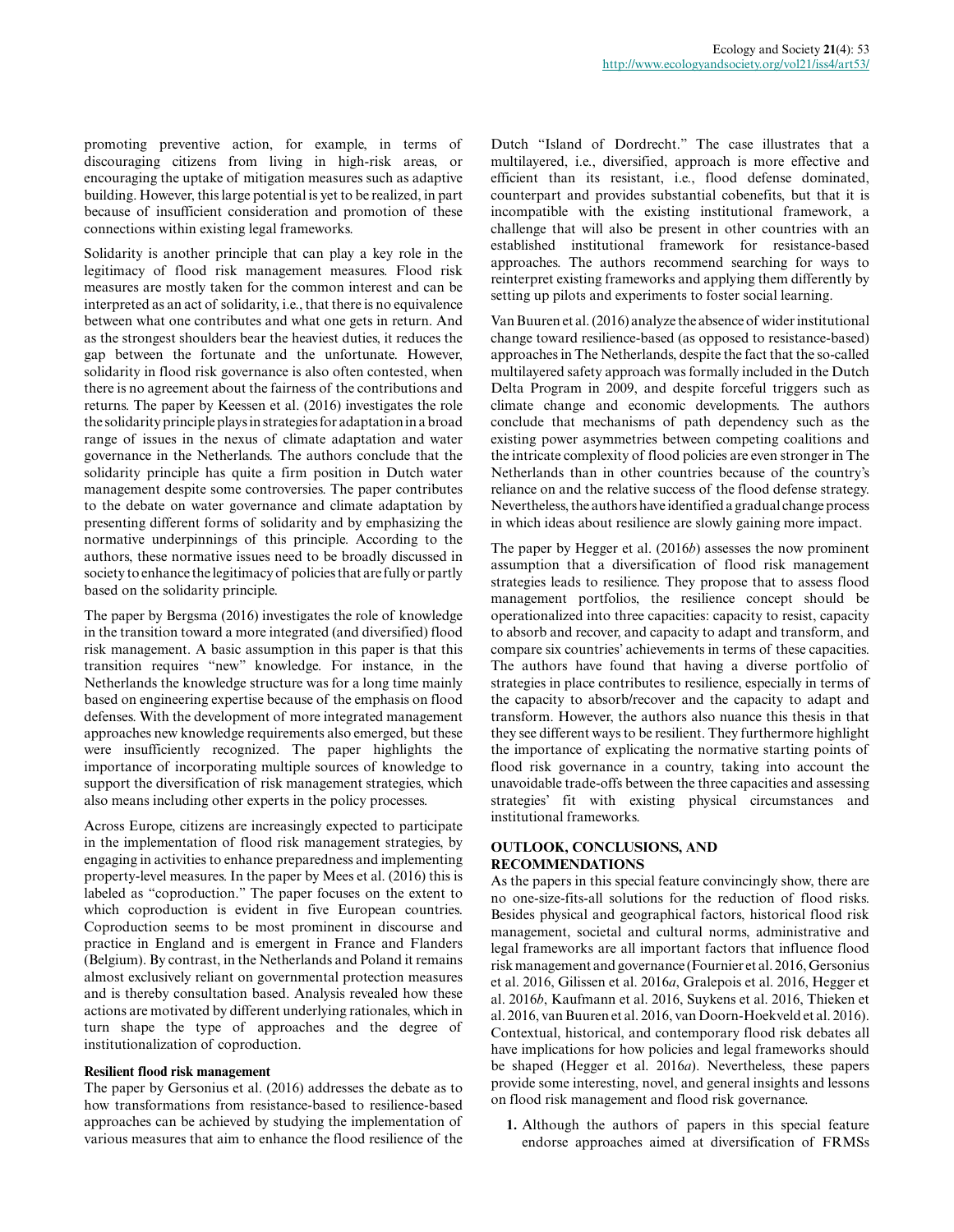based on the conducted research (Bergsma 2016, Hegger et al. 2016*b*, van Buuren et al. 2016), these approaches should fit within the existing national and local context. Countries differ in their approaches to diversification. In the Netherlands, Poland, France, and Belgium for instance, we see a desire to create a back-up layer of contingency. England has been diversified for 65 years, while Sweden is currently diversifying because of climate change concerns. These existing approaches form the starting point and need to be taken into account to provide the contextual understanding necessary for governance changes to be implemented (Hegger et al. 2016*b*).

- **2.** Steering at different levels of government (EU, national, regional/local, and transboundary) is necessary, but the division of tasks and responsibilities should be further clarified. In addition, the role of citizens, NGOs, and businesses should be considered (Hegger et al. 2016*b*, Mees et al. 2016, Suykens et al. 2016). Increased experimentation with public-private partnerships is needed to assess the ability and effectiveness of these partnerships and to develop new knowledge that may gradually change existing policy discourses and thereby instigate wider institutional change (Bergsma 2016, Gersonius et al. 2016, Mees et al. 2016, Suykens et al. 2016, van Buuren et al. 2016).
- **3.** There is a need to develop connectivity between different flood risk management strategies, between governmental levels, and between flood-relevant policy domains such as spatial planning and crisis management (Gilissen et al. 2016*a*, Suykens et al. 2016). A better coordinated and complementary (rather than undermining) suite of strategies will ensure effective flood risk management. This requires different types of bridging mechanisms (Hegger et al. 2016*a*, Gilissen et al. 2016*b*), such as coordinating actors; procedural duties and instruments; formal rules and regulations; financial and knowledge resources and bridging concepts (Bergsma 2016, Suykens et al. 2016).
- **4.** Linked to the last point, diversification of flood risk management strategies needs to be accompanied by suitable investments in the development of these strategies (Fournier et al. 2016, Gilissen et al. 2016*a*, Gralepois et al. 2016, Kaufmann et al. 2016, Thieken et al. 2016). Financial investments and other resources channeled into one strategy should not lead to underinvestment in other strategies. Diversification also implies investments in legal frameworks, for instance, building regulations in the field of spatial planning or emergency management frameworks (Gilissen et al. 2016*a*).
- **5.** Legitimacy is a well-established principle of good governance and seen as essential for effective governance in democratic societies (Alexander et al. 2016). This requires the enhancement of public participation in policy development, policy implementation (Mees et al. 2016) and increased flood awareness of citizens. Regarding policies and legislation, greater attention needs to be focused on how effective participation, rather than consultation, can be delivered.
- **6.** Flood risk governance arrangements require long-term planning (visioning) to underscore adaptive approaches and to enable the sustainable use of resources (Bergsma 2016, Gersonius et al. 2016, van Buuren et al. 2016). The shortterm measures should be delivered as part of this longer term perspective on flood risk management. Proactive, rather than reactive responses to flooding are required. To achieve such approaches, learning and experimentation is pivotal (van Buuren et al. 2016). At the same time, shock events will open up institutional arrangements and provide room for innovations, provided that actors manage to seize these opportunities, for instance, by carefully selecting the discursive frames they introduce (Kaufmann et al. 2016).
- **7.** The Floods Directive has a greater role to play in stimulating the development of appropriate flood risk governance arrangements that increase societal resilience to floods (Priest et al. 2016). For instance, for the next implementation round of the FD, a substantive requirement regarding the content of flood risk management plans should be added to explicitly address the issue of the responsibilities of actors. Bridging mechanisms could also to some extent be included in the FD, for instance, making it the duty of property sellers to inform potential buyers of flood risks (as is currently the case in the Flemish region of Belgium). Second, it would be worthwhile to critically re-evaluate the content of the FD for its enforceability by citizens, and to make clear what they can ask for in the courts. Finally, the FD should further stimulate transboundary flood risk governance.

In summary, we conclude that there are no one-size-fits-all solutions and that in practice one should search for appropriate governance arrangements that fit into the national and regional context. However, from the papers included in this special feature and the underlying bodies of literature, it becomes clear that to enhance flood resilience a wider range of modes of governance should be applied than the currently dominant centralized and decentralized governance modes with their primary focus on public actors (see also Driessen et al. 2012). Progress toward flood resilience calls for collaborative and deliberative modes of governance in addition to these traditional modes. Developing "smart" mixes of governance modes is seen as necessary to deal with the complex, multiscale, cross-sectoral, and long-term dimensions of flood risks. In other words, the variety of strategies that could and should be applied to decrease flood risks calls for a flexible repertoire of governance modes. European countries should learn from each other in this respect, for instance where different modes succeed or fail or how modes complement or hamper each other. The European Floods Directive could play a crucial role in stimulating such learning processes. The papers included in this special feature may also be inspiring for countries outside Europe because the underlying problems, mechanisms, and governance challenges will be similar.

*Responses to this article can be read online at:* [http://www.ecologyandsociety.org/issues/responses.](http://www.ecologyandsociety.org/issues/responses.php/8921) [php/8921](http://www.ecologyandsociety.org/issues/responses.php/8921)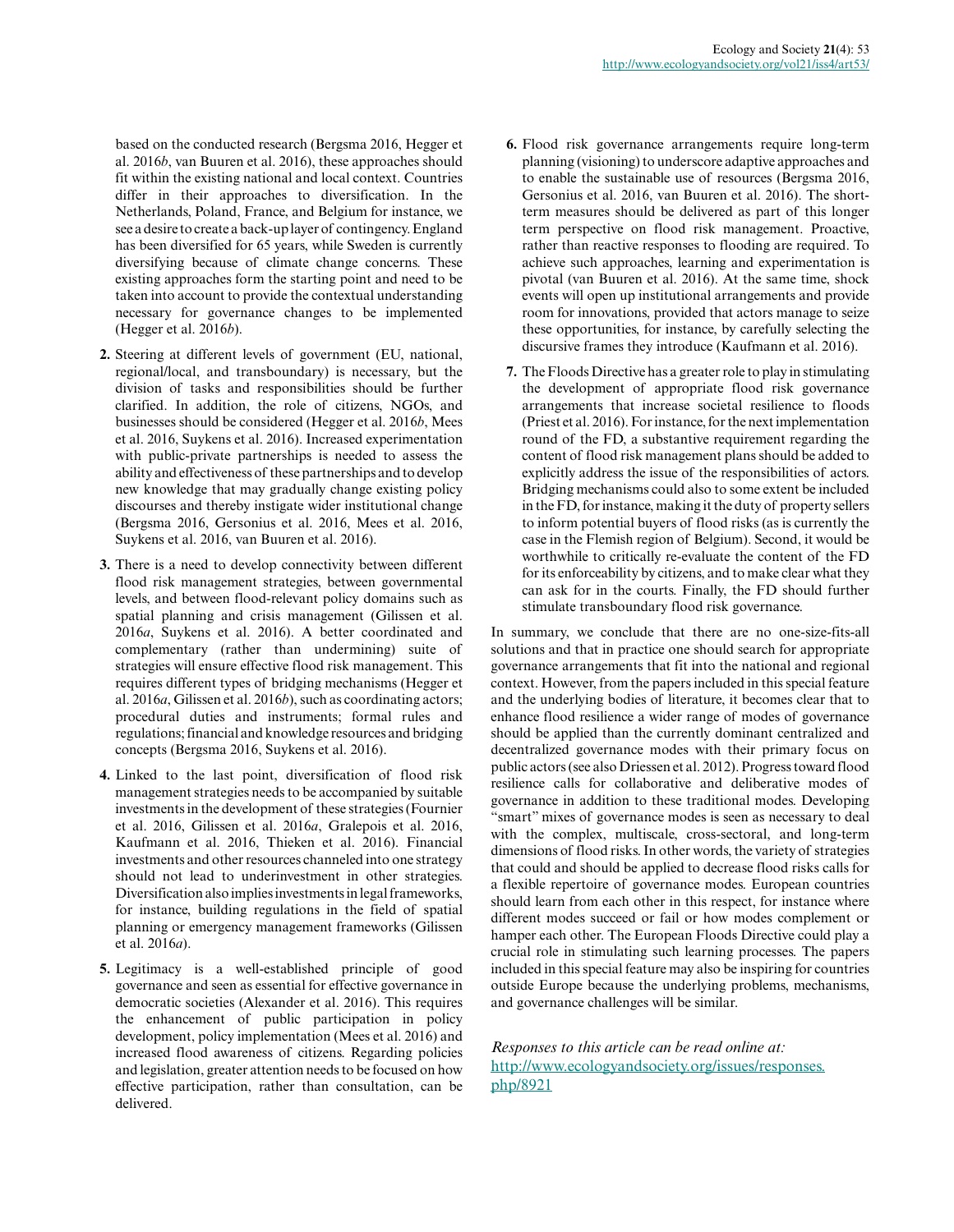*This paper has been written in the framework of the European Union's Seventh Programme for Research, Technological Development and Demonstration within the STAR-FLOOD project. This research has received funding from the European Commission under grant agreement no. 308364. We would also like to thank the many reviewers of papers included in this special feature. Their helpful comments and suggestions contributed tremendously to the quality of the papers.*

#### **LITERATURE CITED**

Aerts, J. C. J. H., W. Botzen, A. Van der Veen, J. Krywkow, S. Werners. 2008. Dealing with uncertainty in flood management through diversification. *Ecology and Society* 13(1):41. [online] URL:<http://www.ecologyandsociety.org/vol13/iss1/art41/>

Alexander, M., S. Priest, and H. Mees. 2016. A framework for evaluating flood risk governance. *Environmental Science & Policy* 64:38-47. [http://dx.doi.org/10.1016/j.envsci.2016.06.004](http://dx.doi.org/10.1016%2Fj.envsci.2016.06.004)

Alfieri, L., L. Feyen, F. Dottori, and A. Bianchi. 2015. Ensemble flood risk assessment in Europe under high end climate scenarios. *Global Environmental Change* 35:199-212. [http://dx.doi.](http://dx.doi.org/10.1016%2Fj.gloenvcha.2015.09.004) [org/10.1016/j.gloenvcha.2015.09.004](http://dx.doi.org/10.1016%2Fj.gloenvcha.2015.09.004)

Arnell, N. W., and S. N. Gosling. 2016. The impacts of climate change on river flood risk at the global scale. *Climatic Change* 134 (3):387-401. [http://dx.doi.org/10.1007/s10584-014-1084-5](http://dx.doi.org/10.1007%2Fs10584-014-1084-5) 

Barredo, J. I. 2007. Major flood disasters in Europe: 1950-2005. *Natural Hazards* 42(1):125-148. [http://dx.doi.org/10.1007/](http://dx.doi.org/10.1007%2Fs11069-006-9065-2) [s11069-006-9065-2](http://dx.doi.org/10.1007%2Fs11069-006-9065-2) 

Bates, B.C., Z. W. Kundzewicz, S. Wu, and J. P. Palutikof, editors. 2008. *Climate change and water.* Technical Paper of the Intergovernmental Panel on Climate Change. IPCC Secretariat, Geneva, Switzerland.

Bergsma, E. 2016. Changed knowledge requirements for spatial flood governance. *Ecology and Society* 21(4):40. [http://dx.doi.](http://dx.doi.org/10.5751/ES-08952-210440) [org/10.5751/ES-08952-210440](http://dx.doi.org/10.5751/ES-08952-210440) 

Dieperink, C., D. L. T. Hegger, M. H. N. Bakker, Z. W. Kundzewicz, C. Green, and P. P. J. Driessen. 2016. Recurrent governance challenges in the implementation and alignment of flood risk management strategies: a review. *Water Resources Management* 30(13):4467-4481. [http://dx.doi.org/10.1007/](http://dx.doi.org/10.1007/s11269-016-1491-7) [s11269-016-1491-7](http://dx.doi.org/10.1007/s11269-016-1491-7) 

Driessen, P. P. J., C. Dieperink, F. van Laerhoven, H. Runhaar, and W. J. V. Vermeulen. 2012. Towards a conceptual framework for the study of shifts in modes of environmental governance: experiences from the Netherlands. *Environmental Policy and Governance* 22(3):143-160. [http://dx.doi.org/10.1002/eet.1580](http://dx.doi.org/10.1002%2Feet.1580) 

Folke, C., S. R. Carpenter, B. Walker, M. Scheffer, T. Chapin, and J. Rockström. 2010. Resilience thinking: integrating resilience, adaptability and transformability. *Ecology and Society* 15(4):20. [online] URL: [http://www.ecologyandsociety.org/vol15/iss4/](http://www.ecologyandsociety.org/vol15/iss4/art20/) [art20/](http://www.ecologyandsociety.org/vol15/iss4/art20/)

Fournier, M., C. Larrue, M. Alexander, D. Hegger, M. Bakker, M. Pettersson, A. Crabbé, H. Mees, and A. Chorynski. 2016. Flood risk mitigation in Europe: how far away are we from the aspired forms of adaptive governance? *Ecology and Society* 21 (4):49. <https://doi.org/10.5751/ES-08991-210449>

Gersonius, B., A. van Buuren, M. Zethof, and E. Kelder. 2016. Resilient flood risk strategies: institutional preconditions for implementation. *Ecology and Society* 21(4):28. [http://dx.doi.](http://dx.doi.org/10.5751/ES-08752-210428) [org/10.5751/ES-08752-210428](http://dx.doi.org/10.5751/ES-08752-210428) 

Gilissen, H. K., M. Alexander, J.-C. Beyers, P. Chmielewski, P. Matczak, T. Schellenberger, and C. Suykens. 2016*b*. Bridges over troubled waters: an interdisciplinary framework for evaluating the interconnectedness within fragmented domestic flood risk management systems. *Journal of Water Law* 25(1):12-26.

Gilissen, H. K., M. Alexander, P. Matczak, M. Pettersson, and S. Bruzzone. 2016*a*. A framework for evaluating the effectiveness of flood emergency management systems in Europe. *Ecology and Society* 21(4):27. <http://dx.doi.org/10.5751/ES-08723-210427>

Goytia, S., M. Pettersson, T. Schellenberger, W. J. van Doorn-Hoekveld, and S. Priest. 2016. Dealing with change and uncertainty within the regulatory frameworks for flood defense infrastructure in selected European countries. *Ecology and Society* 21(4):23. <http://dx.doi.org/10.5751/ES-08908-210423>

Gralepois, M., C. Larrue, M. Wiering, A. Crabbé, S. Tapsell, H. Mees, K. Ek. and M. Szwed. 2016. Is flood defense changing in nature? Shifts in the flood defense strategy in six European countries. *Ecology and Society* 21(4):37. [http://dx.doi.](http://dx.doi.org/10.5751/ES-08907-210437) [org/10.5751/ES-08907-210437](http://dx.doi.org/10.5751/ES-08907-210437) 

Guha-Sapir, D., P. Hoyois, and R. Below. 2013. *Annual disaster statistical review 2012: The numbers and trends.* Centre for Research on the Epidemiology of Disasters, Brussels, Belgium.

Hegger, D. L. T., P. P. J. Driessen, M. H. N. Bakker, editors. 2016. *A view on more resilient flood risk governance: key conclusions of the STAR-FLOOD project.* STAR-FLOOD Consortium, Utrecht, the Netherlands. ISBN: 978-94-91933-13-4

Hegger, D. L. T., P. P. J. Driessen, C. Dieperink, M. Wiering, G. T. Raadgever, H. F. M. W. Van Rijswick. 2014. Assessing stability and dynamics in flood risk governance: an empirically illustrated research approach. *Water Resources Management* 28:4127-4142. [http://dx.doi.org/10.1007/s11269-014-0732-x](http://dx.doi.org/10.1007%2Fs11269-014-0732-x)

Hegger, D. L. T., P. P. J. Driessen, M. Wiering, H. F. M. W. Van Rijswick, Z. W. Kundzewicz, P. Matczak, A. Crabbé, G. T. Raadgever, M. H. N. Bakker, S. J. Priest, C. Larrue, and K. Ek. 2016. Toward more flood resilience: Is a diversification of flood risk management strategies the way forward? *Ecology and Society* 21(4):52. <https://doi.org/10.5751/ES-08854-210452>

Hegger, D. L. T., C. Green, P. P. J. Driessen, M. H. N. Bakker, C. Dieperink, A. Crabbé, K. Deketelaere, B. Delvaux, C. Suykens, J.-C. Beyers, M. Fournier, C. Larrue, C. Manson, W. van Doorn-Hoekveld, H. F. M. W. Van Rijswick, Z. W. Kundzewicz, and S. Goytia Casermeiro. 2013. *Flood risk management in Europe: similarities and differences between the STAR-FLOOD consortium countries.* STAR-FLOOD Consortium, Utrecht, The Netherlands.

Innocenti, D., and P. Albrito. 2011. Reducing the risks posed by natural hazards and climate change: the need for a participatory dialogue between the scientific community and policy makers.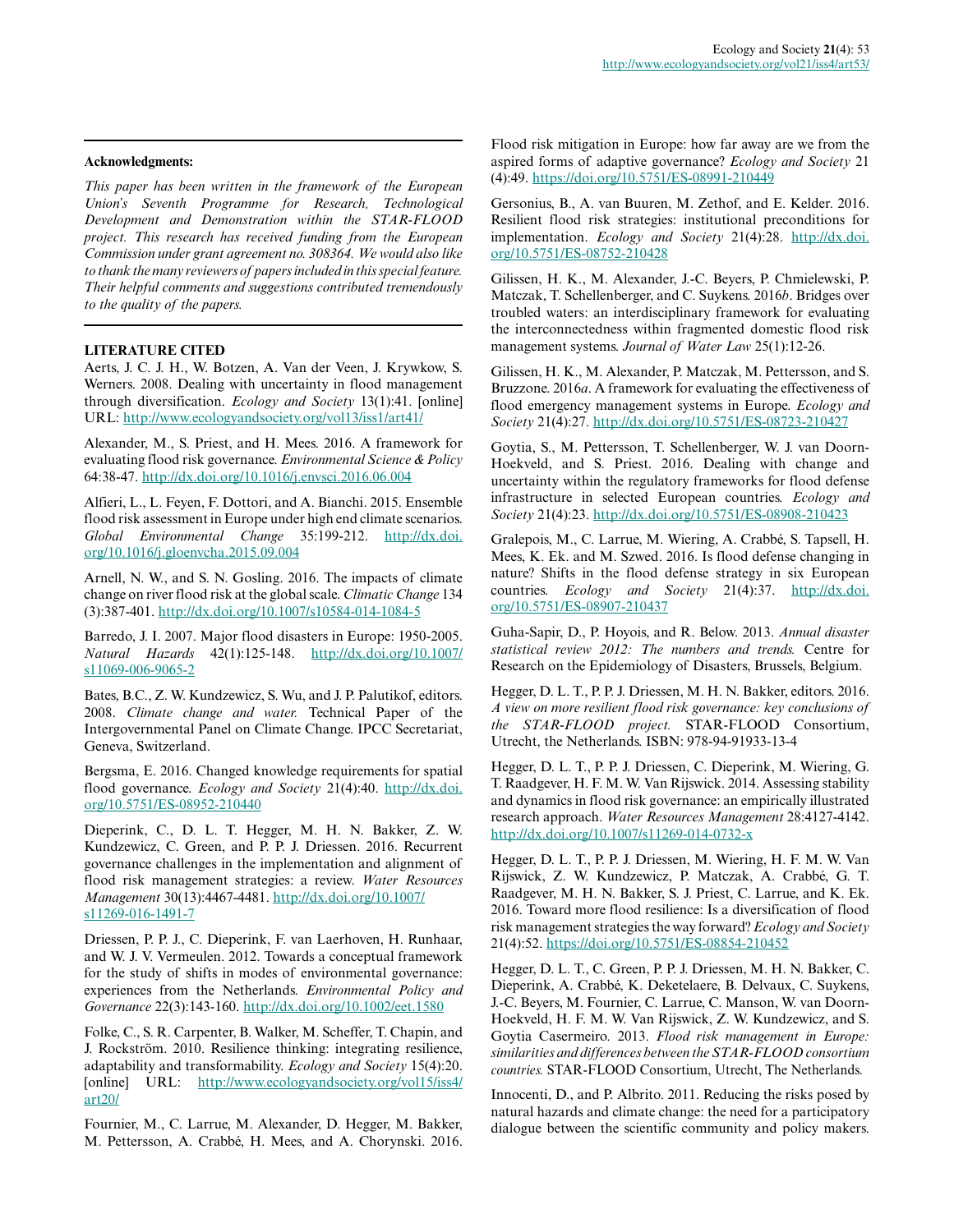*Environmental Science & Policy* 14(7):730-733. [http://dx.doi.](http://dx.doi.org/10.1016%2Fj.envsci.2010.12.010) [org/10.1016/j.envsci.2010.12.010](http://dx.doi.org/10.1016%2Fj.envsci.2010.12.010) 

Intergovernmental Panel on Climate Change (IPCC). 2012. *Managing the risks of extreme events and disasters to advance climate change adaptation.* A special report of Working Groups I and II of the Intergovernmental Panel on Climate Change. C. B. Field, V. Barros, T. F. Stocker, D. Qin, D. J. Dokken, K. L. Ebi, M. D. Mastrandrea, K. J. Mach, G.-K. Plattner, S. K. Allen, M. Tignor, and P. M. Midgley, editors. Cambridge University Press, Cambridge, UK.

Kaufmann, M., J. Lewandowski, A. Choryński, and M. Wiering. 2016. Shock events and flood risk management: a media analysis of the institutional long-term effects of flood events in the Netherlands and Poland. *Ecology and Society* 21(4):51. [https://](https://doi.org/10.5751/ES-08764-210451) [doi.org/10.5751/ES-08764-210451](https://doi.org/10.5751/ES-08764-210451)

Keessen, A., M. J. Vink, M. Wiering, D. Boezeman, W. Ernst, H. Mees, S. Van Broekhoven, and M. C. J. Van Eerd 2016. Solidarity in water management. *Ecology and Society* 21(4):35. [http://dx.](http://dx.doi.org/10.5751/ES-08874-210435) [doi.org/10.5751/ES-08874-210435](http://dx.doi.org/10.5751/ES-08874-210435)

Kellens, W., W. Vanneuville, E. Verfaillie, E. Meire, P. Deckers, and P. De Maeyer. 2013. Flood risk management in Flanders: past developments and future challenges. *Water Resources Management* 27:3585-3606. [http://dx.doi.org/10.1007/s11269-013-0366-4](http://dx.doi.org/10.1007%2Fs11269-013-0366-4)

Klijn, F., P. Samuels, and A. Van Os. 2008. Towards flood risk management in the EU: state of affairs with examples from various European countries. *International Journal of River Basin Management* 6(4):307-321. [http://dx.doi.org/10.1080/15715124.](http://dx.doi.org/10.1080%2F15715124.2008.9635358) [2008.9635358](http://dx.doi.org/10.1080%2F15715124.2008.9635358) 

Kundzewicz, Z. W., editor. 2012. *Changes in flood risk in Europe*. IAHS, Wallingford, UK. [http://dx.doi.org/10.1201/b12348](http://dx.doi.org/10.1201%2Fb12348)

Kundzewicz, Z. W., V. Krysanova, R. Dankers, Y. Hirabayashi, S. Kanae, F. F. Hattermann, S. Huang, P. C. D. Milly, M. Stoffel, P. P. J. Driessen, P. Matczak, P. Quevauviller, H.-J. Schellnhuber. 2016. Differences in flood hazard projections in Europe - their causes and consequences for decision-making. *Hydrological Science Journal.* 1-14. [http://dx.doi.org/10.1080/02626667.2016.1241398](http://dx.doi.org/10.1080%2F02626667.2016.1241398)

Kundzewicz, Z. W., I. Pińskwar, and R. Brakenridge. 2013. Large floods in Europe, 1985-2009. *Hydrological Science Journal* 58 (1):1-7. [http://dx.doi.org/10.1080/02626667.2012.745082](http://dx.doi.org/10.1080%2F02626667.2012.745082) 

Lebel, L., J. M. Anderies, B. Campbell, C. Folke, S. Hatfield-Dodds, T. P. Hughes, and J. Wilson. 2006. Governance and the capacity to manage resilience in regional social-ecological systems. *Ecology and Society* 11(1):19. [online] URL: [http://www.](http://www.ecologyandsociety.org/vol11/iss1/art19/) [ecologyandsociety.org/vol11/iss1/art19/](http://www.ecologyandsociety.org/vol11/iss1/art19/)

Mees, H., A. Crabbé, M. Alexander, M. Kaufmann, S. Bruzzone, L. Lévy, and J. Lewandowski. 2016. Coproducing flood risk management through citizen involvement: insights from crosscountry comparison in Europe. *Ecology and Society* 21(3):7. <http://dx.doi.org/10.5751/ES-08500-210307>

Mees, H. L. P., J. Dijk, D. Van Soest, P. P. J. Driessen, M. H. F. M. W. Van Rijswick, and H. Runhaar. 2014. A method for the deliberate and deliberative selection of policy instrument mixes for climate change adaptation. *Ecology and Society* 19(2):58. [http://dx.doi.org/10.5751/es-06639-190258](http://dx.doi.org/10.5751%2Fes-06639-190258)

Organisation for Economic Co-operation and Development (OECD). 2015. *OECD principles on water governance.* OECD, Paris, France.

Priest, S. J., C. Suykens, H. F. M. W. Van Rijswick, T. Schellenberger, S. B. Goytia, Z. W. Kundzewicz, W. J. Van Doorn-Hoekveld, J.-C. Beyers, and S. Homewood. 2016. The European Union approach to flood risk management and improving societal resilience: lessons from the implementation of the Floods Directive in six European countries. *Ecology and Society* 21 (04):50.<https://doi.org/10.5751/ES-08913-210450>

Raadgever, G. T., N. Booister, M. Steenstra, N. Van der Schuit, J. Van den Bossche, J. Jadut, F. Ohls, W. Kiewisz, and D. Lewis. 2016. *Practitioner's guidebook - inspiration for flood risk management strategies and governance.* STAR-FLOOD Consortium, Utrecht, The Netherlands.

Steinführer, A., C. Kuhlicke, B. De Marchi, A. Scolobig, S. Tapsell, and S. Tunstall. 2009. *Local communities at risk from flooding. Social vulnerability, resilience and recommendations for flood risk management in Europe.* Final report for FLOODsite. European Commission, Brussels, Belgium.

Suykens, C., S. J. Priest, W. J. van Doorn-Hoekveld, T. Thuillier, and M. van Rijswick. 2016. Dealing with flood damages: will prevention, mitigation, and ex post compensation provide for a resilient triangle? *Ecology and Society* 21(4):1. [http://dx.doi.](http://dx.doi.org/10.5751/ES-08592-210401) [org/10.5751/ES-08592-210401](http://dx.doi.org/10.5751/ES-08592-210401) 

Thieken, A. H., S. Kienzler, H. Kreibich, C. Kuhlicke, M. Kunz, B. Mühr, M. Müller, A. Otto, T. Petrow, S. Pisi, and K. Schröter. 2016. Review of the flood risk management system in Germany after the major flood in 2013. *Ecology and Society* 21(2):51. [http://](http://dx.doi.org/10.5751/ES-08547-210251) [dx.doi.org/10.5751/ES-08547-210251](http://dx.doi.org/10.5751/ES-08547-210251)

United Nations, Department of Economic and Social Affairs, Population Division. 2014. *World urbanization prospects: the 2014 revision.* Highlights (ST/ESA/SER.A/352). United Nations, Department of Economic and Social Affairs, Population Division, New York, New York, USA.

Van Buuren, A., G. J. Ellen and J. F. Warner. 2016. Pathdependency and policy learning in the Dutch delta: toward more resilient flood risk management in the Netherlands? *Ecology and Society* 21(4):43. <http://dx.doi.org/10.5751/ES-08765-210443>

van den Brink, M., C. Termeer, and S. Meijerink. 2011. Are Dutch water safety institutions prepared for climate change? *Journal of* Water and Climate Change 2(4):272-287. [http://dx.doi.](http://dx.doi.org/10.2166%2Fwcc.2011.044) [org/10.2166/wcc.2011.044](http://dx.doi.org/10.2166%2Fwcc.2011.044) 

van Doorn-Hoekveld, W. J., S. B. Goytia, C. Suykens, S. Homewood, T. Thuillier, C. Manson, P. Chmielewski, P. Matczak, and H. F. M. W. van Rijswick. 2016. Distributional effects of flood risk management—a cross-country comparison of preflood compensation. *Ecology and Society* 21(4):26. [http://dx.doi.](http://dx.doi.org/10.5751/ES-08648-210426) [org/10.5751/ES-08648-210426](http://dx.doi.org/10.5751/ES-08648-210426) 

Walker, B., C. S. Holling, S. R. Carpenter, and A. Kinzig. 2004. Resilience, adaptability and transformability in social-ecological systems. *Ecology and Society* 9(2):5. [online] URL: [http://www.](http://www.ecologyandsociety.org/vol9/iss2/art5/) [ecologyandsociety.org/vol9/iss2/art5/](http://www.ecologyandsociety.org/vol9/iss2/art5/)